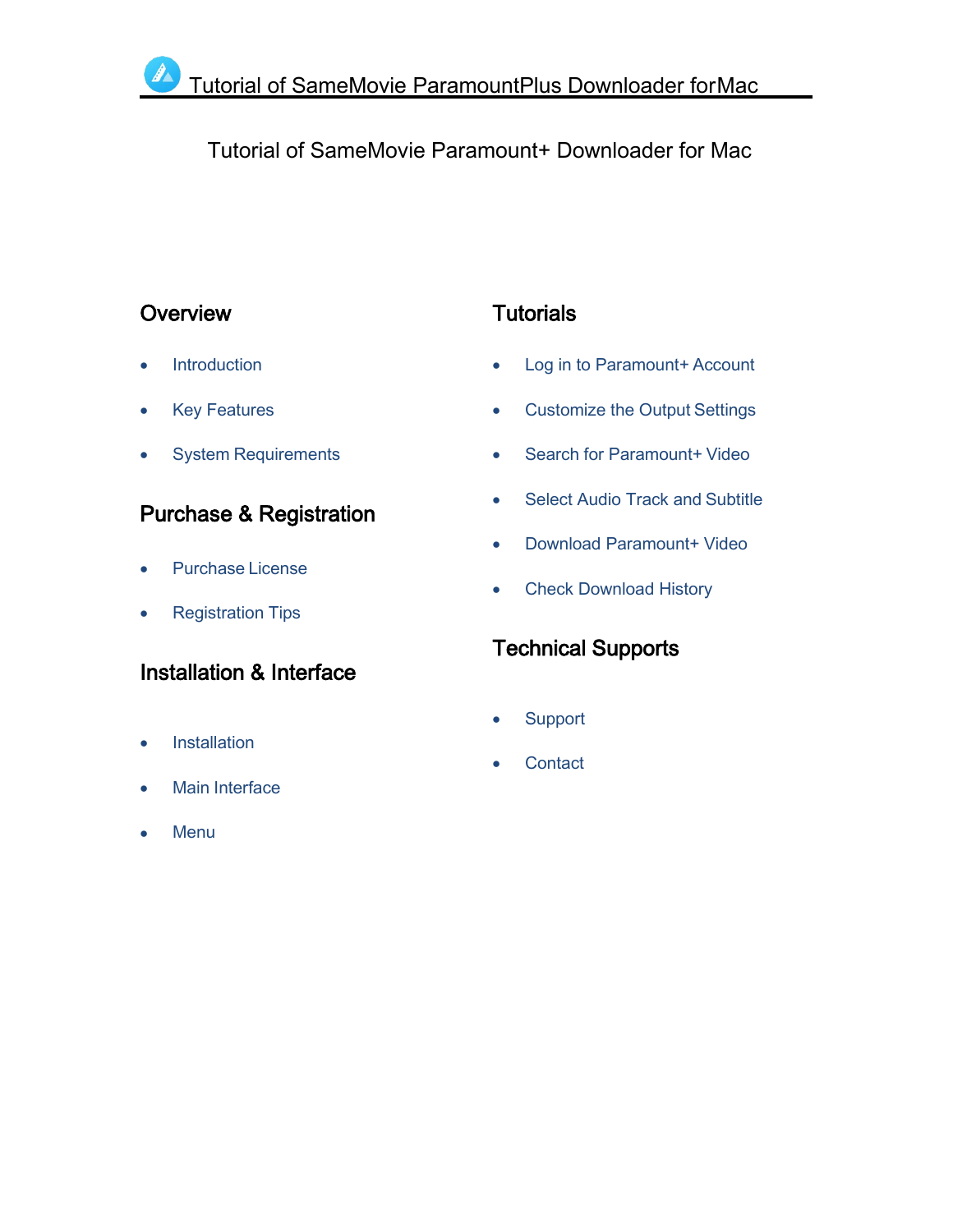### <span id="page-1-0"></span>**Overview**

- [Introduction](#page-1-0)
- Key [Features](#page-1-2)
- System [Requirements](#page-2-0)

#### <span id="page-1-1"></span>Introduction

Thanks for using SameMovie ParamountPlus Downloader for Mac!

SameMovie [ParamountPlus](https://www.samemovie.com/paramountplus-video-downloader-for-mac.html) Downloader is a straightforward and powerful Mac video downloading application that enables you to easily and effortlessly download videos from Paramount Plus with HD quality. It is equipped with the most advanced information processing core, which will allow you to locate the video you want to download by using the video's link or name. All the downloads will be stored in MP4 or MKV format on your devices forever. Aside from that, the most worth mentioning is that the program supports keeping 5.1 surround audio track, meanging that you can get the most out of your audio and enjoy powerful sound from every direction during wathing them offline on Mac.

#### <span id="page-1-2"></span>Key Features

- Download HD videos from Paramount Plus.
- Clean and well-organized user interface.
- Save Paramount Plus videos in MP4 or MKV format.
- Keep multilingual audio track and subtitles.
- Support downloading 5.1 surround audio track.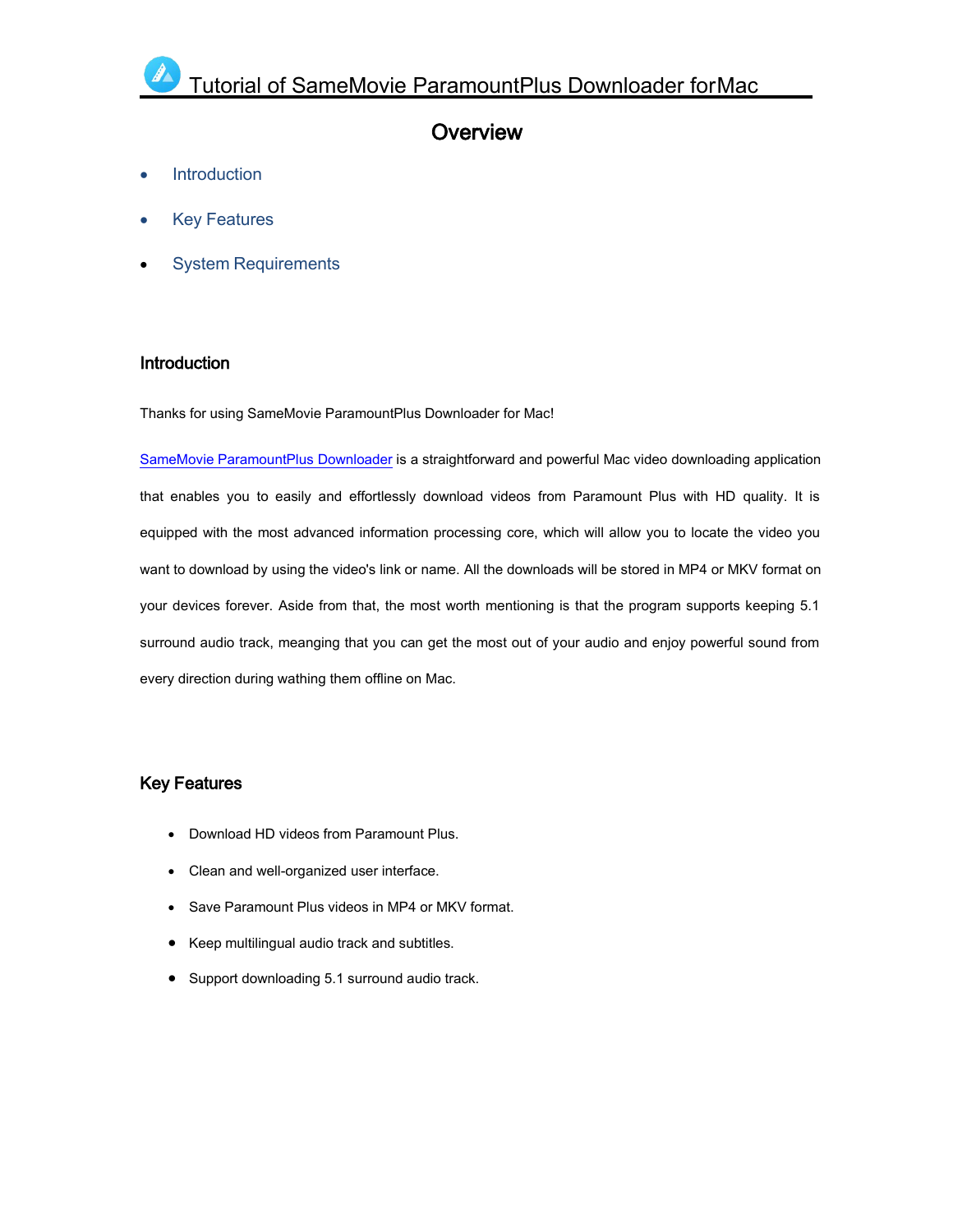### <span id="page-2-0"></span>System Requirements

- Mac OS X 10.11 or above
- 1GHz processor or above
- 512 megabytes (MB) or higher RAM
- 1024\*768 resolution display or higher Monitor
- 1GB of available hard-disk space or higher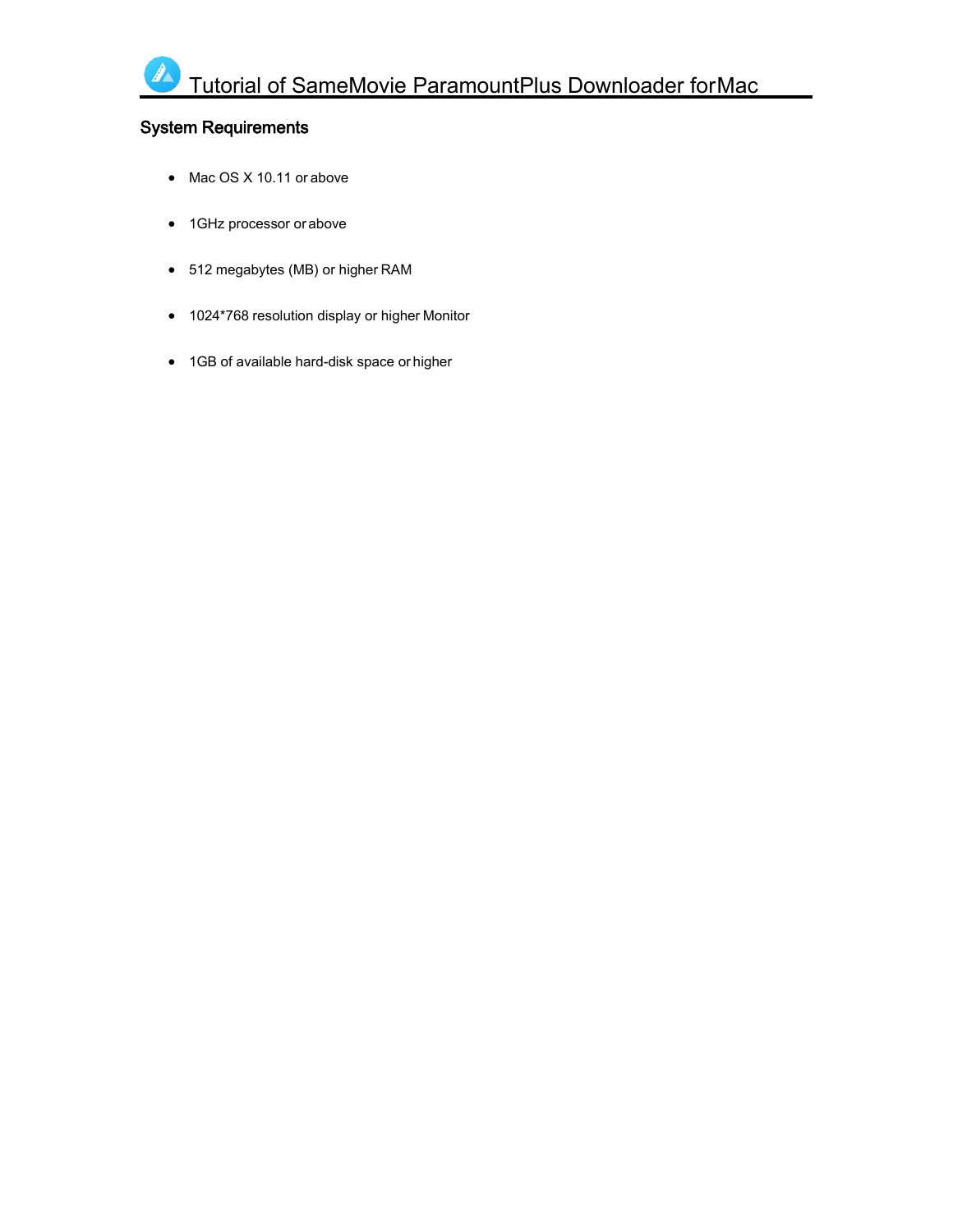## <span id="page-3-0"></span>Purchase & Registration

- Purchase SameMovie [ParamountPlus](#page-3-0) Downloader for Mac
- Register SameMovie [ParamountPlus](#page-3-2) Downloader for Mac

#### <span id="page-3-1"></span>Purchase SameMovie ParamountPlus Downloader for Mac

SameMovie offers three subscription plans: Monthly, Yearly, and Lifetime plans.

Quick Link: To purchase a license key for ParamountPlus Downloader for Mac, please visit [here.](https://www.samemovie.com/paramountplus-video-downloader-mac/buynow.html)

#### 1. Why should I buy SameMovie ParamountPlus Downloader?

SameMovie ParamountPlus Downloader is a shareware, and the trial version only allows you to download the first 5 minutes of each video in HD quality. To get the full video, please purchase a license. After the purchase, you will be provided with your Registration Email and Registration key which will unlock the trial version limitation.

#### 2. What Benefits do we have after Registration?

- Unlimited use during the subscription period without any function restrictions.
- FREE upgrades to the latest versions of the same product.
- FREE technical support.

#### <span id="page-3-2"></span>Register SameMovie ParamountPlus Downloader for Mac

Step 1: Run SameMovie ParamountPlus Downloader on PC. First you should click the Menu icon or the Key icon on the upper right, and then select Register option to register your program.

Step 2: Please fill in the blanks with the Registration Email and Registration Code. You can use keyboard shortcuts to copy (Ctrl+C) and paste (Ctrl+V) your license in the registration window.

| Registration   |                  |                   |                                                                                           |  |
|----------------|------------------|-------------------|-------------------------------------------------------------------------------------------|--|
|                |                  |                   | Please enter the registration information to upgrade trial version to registered version. |  |
| E-Mail:        | ×                |                   |                                                                                           |  |
| Code:          | $\epsilon^{(0)}$ |                   |                                                                                           |  |
|                |                  |                   |                                                                                           |  |
| <b>Buy Now</b> |                  | <b>Free Trial</b> | Register                                                                                  |  |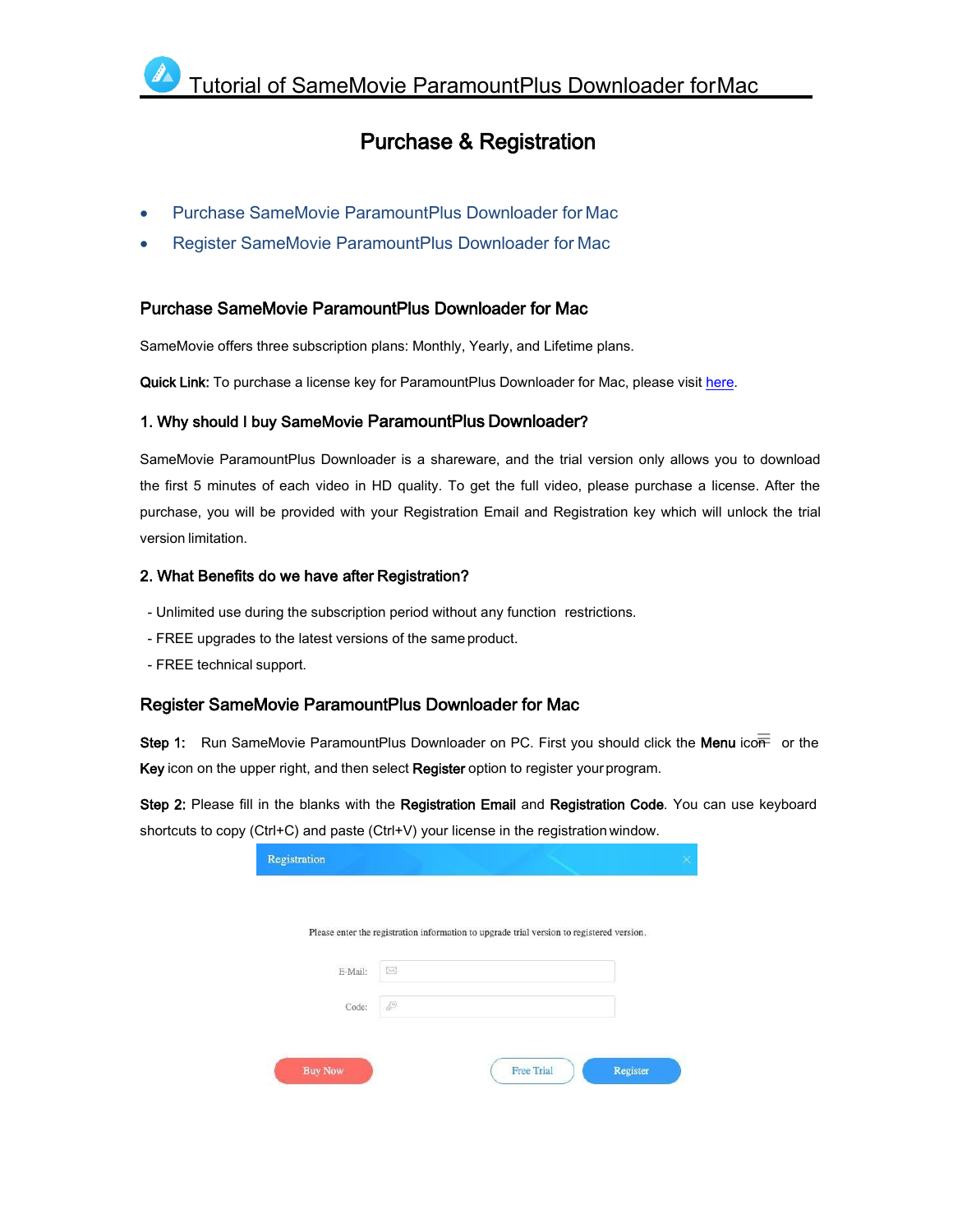

Step 3: After finishing the Registration, the limitation of the trial version will be removed.

| Registration |  |                                         |                                                                           |  |
|--------------|--|-----------------------------------------|---------------------------------------------------------------------------|--|
|              |  |                                         |                                                                           |  |
|              |  |                                         |                                                                           |  |
|              |  |                                         | You have successfully registered the program. Thank you for your support! |  |
|              |  | Your license is valid until: 2023-04-13 |                                                                           |  |
|              |  | OK                                      |                                                                           |  |

#### Notice:

1. Your computer should be connected with the Internet.

2. Make sure both the Registration Email and Registration key are provided by our company after you pay the registration fee. If you have not paid, please click Buy Now to purchase.

3. Please make sure Registration Email and Registration key you entered are both completely and correctly, if not, an error message will pop up asbelow:

|  | Please enter the registration information to upgrade trial version to registered version. |  |
|--|-------------------------------------------------------------------------------------------|--|
|  |                                                                                           |  |
|  |                                                                                           |  |
|  |                                                                                           |  |
|  |                                                                                           |  |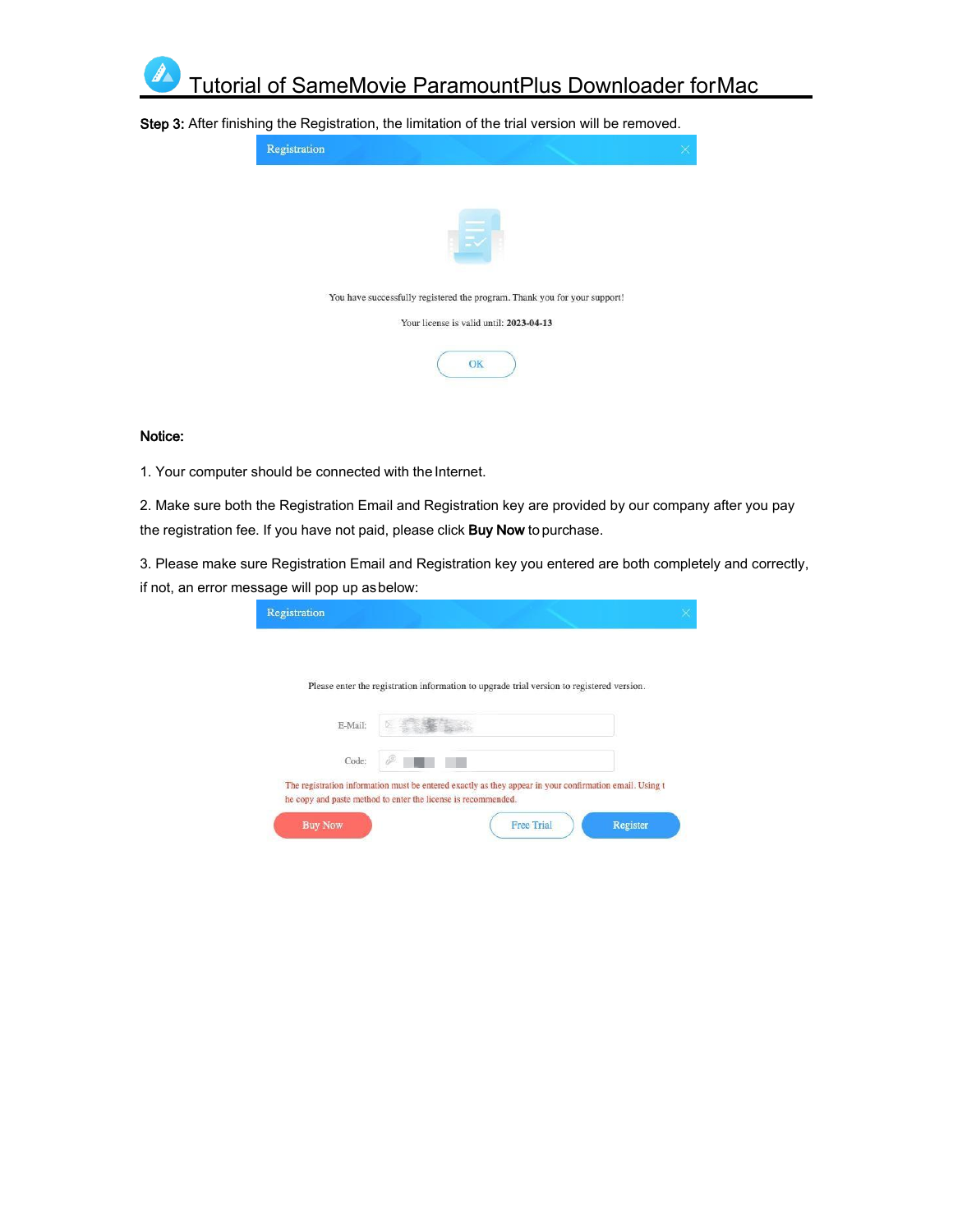# <span id="page-5-0"></span>**Installation & Interface**

- [Installation](#page-5-0)
- Main [Interface](#page-5-2)
- <span id="page-5-1"></span>[Menu](#page-6-0)

#### Installation

To install this product, please refer to the following steps:

1. Download the latest version of SameMovie ParamountPlus Downloader through [DownloadCenter](https://www.samemovie.com/download.html).

2. Double click the installation package of ParamountPlus Downloader for Mac to start installing the

program on your computer. Then simply drag the SameMovie application's icon to yourApplications folder.

3. Follow the instructions to finish the installation.

#### <span id="page-5-2"></span>Main Interface

Launch SameMovie for Mac and you will see the main interface as below:

| SameMovie<br>ParameumtPlus Downloader | Download<br>T Vi                                           | Library<br>믚                                    | ログ<br>ිම<br>$\equiv$  |
|---------------------------------------|------------------------------------------------------------|-------------------------------------------------|-----------------------|
|                                       |                                                            | SameMovie ParamountPlus Downloader              |                       |
|                                       | Paste video URL here or search<br>Search video by name or  | Q<br>copy link and paste it above               |                       |
|                                       | ٠<br>œ<br>Paramount+<br>$\leftarrow$<br>$\rightarrow$<br>e | ×<br>https://www.paramountplus.com/movies/south |                       |
|                                       |                                                            |                                                 | <b>PRIVACY POLICY</b> |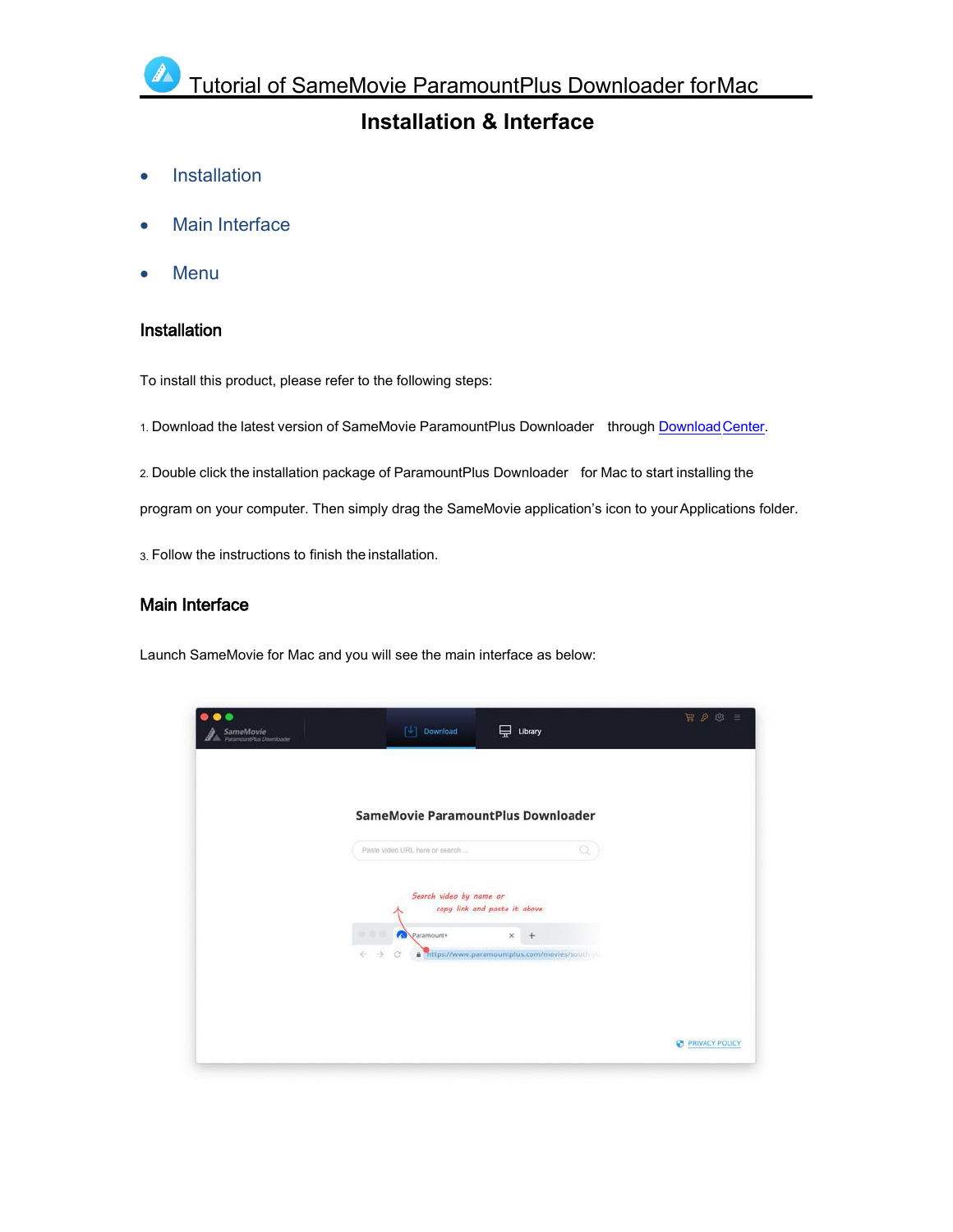

### <span id="page-6-0"></span>Menu

Click the Menu button on the upper-right corner, and you will see a dialogue as below:

| $\bullet$<br>SameMovie<br>ar a<br>ParamountPlus Downloader | Download<br>Library<br>⋤<br>F₩                                                                                                           | $\circledS$<br>Ξ                                                              |
|------------------------------------------------------------|------------------------------------------------------------------------------------------------------------------------------------------|-------------------------------------------------------------------------------|
|                                                            |                                                                                                                                          | Online Help<br>$\circ$<br>Contact us<br>画<br>Purchase<br>Ħ                    |
|                                                            | SameMovie ParamountPlus Downloader<br>α<br>Pasta video URL here or search                                                                | $2\alpha$<br>Register<br>Settings<br>舂<br>Open log file<br>ö<br>Feedback<br>Ö |
|                                                            | Search video by name or<br>copy link and paste it above                                                                                  | Check for updates<br>z<br>Appearance<br>u<br>About<br>$\Theta$                |
|                                                            | 自由中<br>Paramount+<br>$\times$<br>$+$<br>https://www.paramountplus.com/movies/south<br>$\leftarrow$<br>$\rightarrow$<br>C<br>$\mathbf{a}$ |                                                                               |
|                                                            |                                                                                                                                          | <b>PRIVACY POLICY</b>                                                         |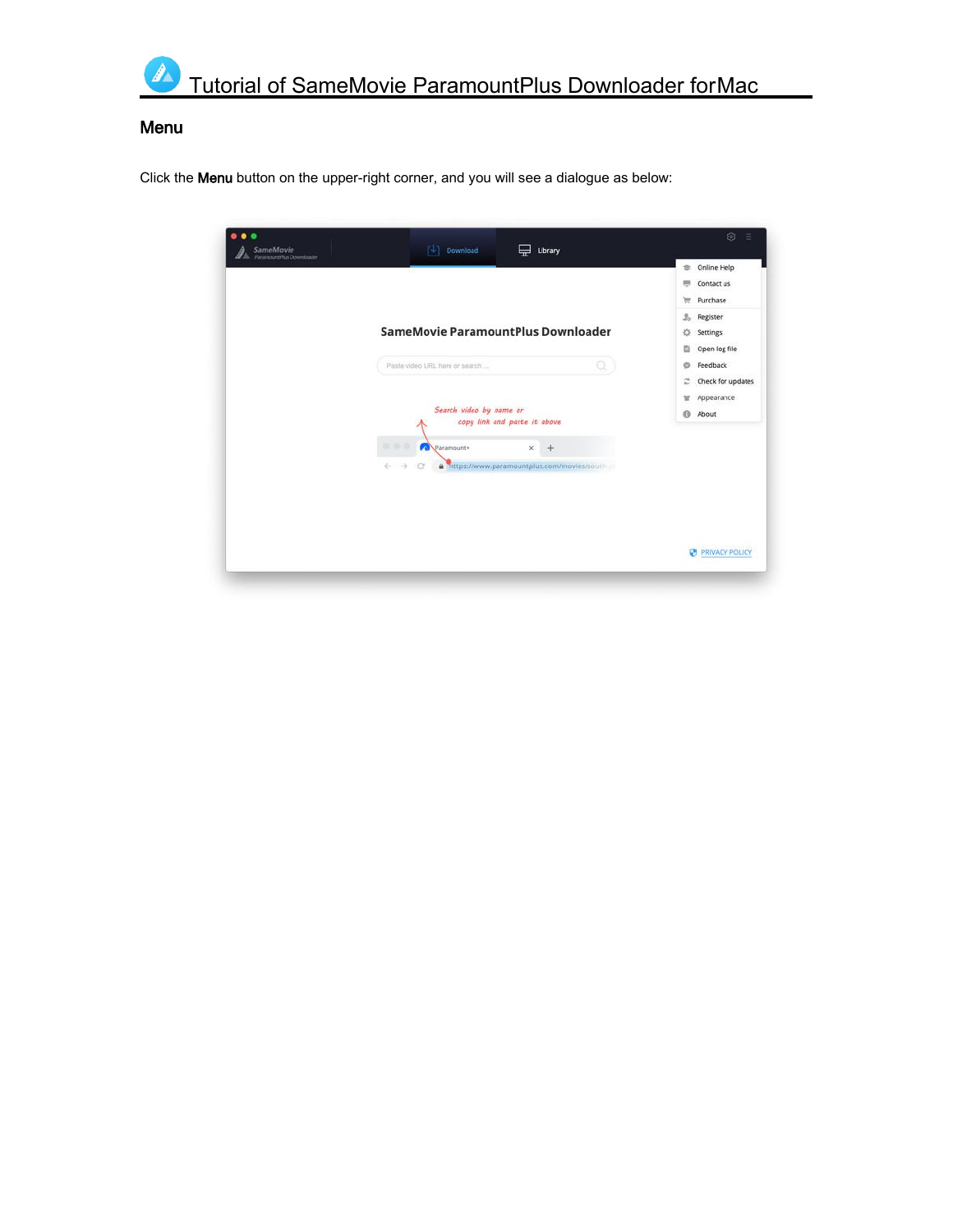## <span id="page-7-0"></span>**Tutorials**

- Log in to [Paramount+](#page-7-1) Account
- [Customize](#page-8-0) the Output Settings
- Search for [Paramount+](#page-8-1) Video
- Select Audio Track and [Subtitle](#page-9-0)
- Download [Paramount+](#page-10-0) Video
- Check [Download](#page-11-0) History

.

### <span id="page-7-1"></span>Step 1: Log in to Paramount+ Account

Run SameMovie ParamountPlus Downloader on your Mac, type any word in the search box, and press "Enter", a window will pop up asking you to log in to your Paramount Plus account to browse content from Paramount Plus.

| $\bullet$ $\bullet$<br>SameMovie<br>PiramountPlus Downloader<br><b>I</b> A | Download<br>$\Box$ Library<br>run                                                                                                                      | $\circ$ =      |
|----------------------------------------------------------------------------|--------------------------------------------------------------------------------------------------------------------------------------------------------|----------------|
| C search                                                                   |                                                                                                                                                        | $-$ 0 $\times$ |
| $G$ aramount +                                                             |                                                                                                                                                        | SIGN UP        |
|                                                                            | Sign In                                                                                                                                                |                |
|                                                                            | <b>DHAN</b>                                                                                                                                            |                |
|                                                                            | Possword.                                                                                                                                              |                |
|                                                                            | <b>CONTINUE</b>                                                                                                                                        |                |
|                                                                            | Forgot Possword?                                                                                                                                       |                |
|                                                                            |                                                                                                                                                        |                |
|                                                                            |                                                                                                                                                        |                |
|                                                                            | Phony Policy Cookies Do Not Sell My Personal Information: Closed Costaning<br>Subscription/Terms Terms of Use<br>C 2022 VisconCBS. As rights reserved. |                |
|                                                                            |                                                                                                                                                        | U  ICY POLICY  |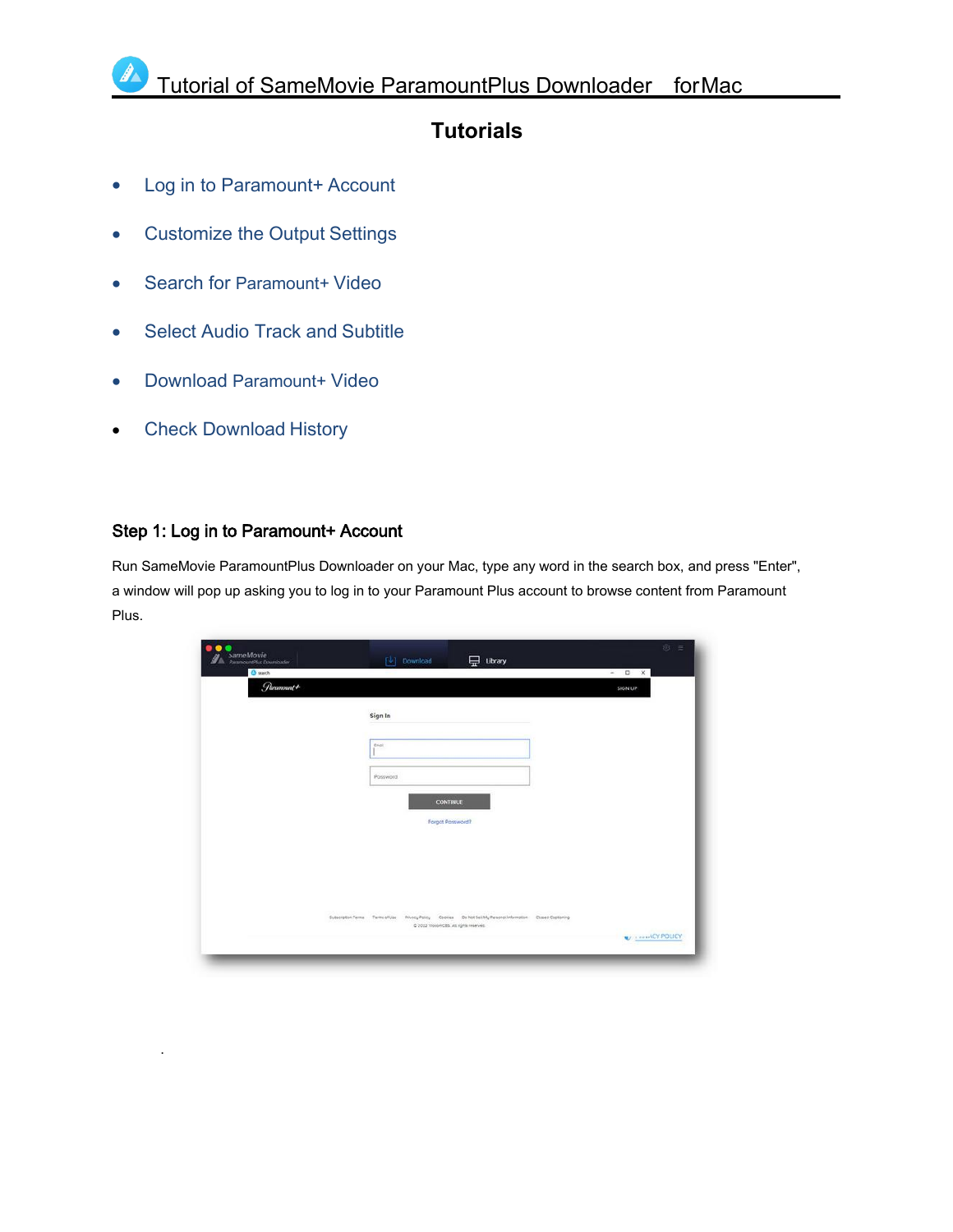#### <span id="page-8-0"></span>Step 2: Customize the Output Settings

There is a "Settings" icon in the upper right corner of the program, click it, and in this window you can set the video quality, video format, audio track and subtitle language.

| SameMovie<br>PaamoontPlus Downloader | Settings                 | Download                                                                            | Library                                                      |       | $\times$              |
|--------------------------------------|--------------------------|-------------------------------------------------------------------------------------|--------------------------------------------------------------|-------|-----------------------|
|                                      | <b>Download Settings</b> | <b>Account Settings</b>                                                             | Advanced                                                     |       |                       |
|                                      | Video Format:            | MP4                                                                                 | v                                                            |       |                       |
|                                      | Video Quality:           | High                                                                                | ×                                                            |       |                       |
|                                      | Audio Language:          | English                                                                             | $\odot$<br>91                                                |       |                       |
|                                      |                          | Save AD (Audio Description) if available<br>5 Save 5.1 surround audio track, if any |                                                              |       |                       |
|                                      | Subtitle Language:       | English                                                                             | $\odot$<br>해                                                 |       |                       |
|                                      | Save Subtitle as:        | Internal subtities                                                                  | ×                                                            |       |                       |
|                                      | Output Folder:           |                                                                                     | /Users/anvsoft/Documents/SameMovie Para                      | a kin |                       |
|                                      |                          |                                                                                     | Put the computer to sleep after finishing the download queue |       |                       |
|                                      |                          |                                                                                     |                                                              |       | $\bullet$             |
|                                      |                          |                                                                                     |                                                              |       | <b>PRIVACY POLICY</b> |

## <span id="page-8-1"></span>Step 3: Search for Paramount+ Video

Type the video name or copy and paste the video's URL from the web player into the search bar and SameMovie will quickly find the content.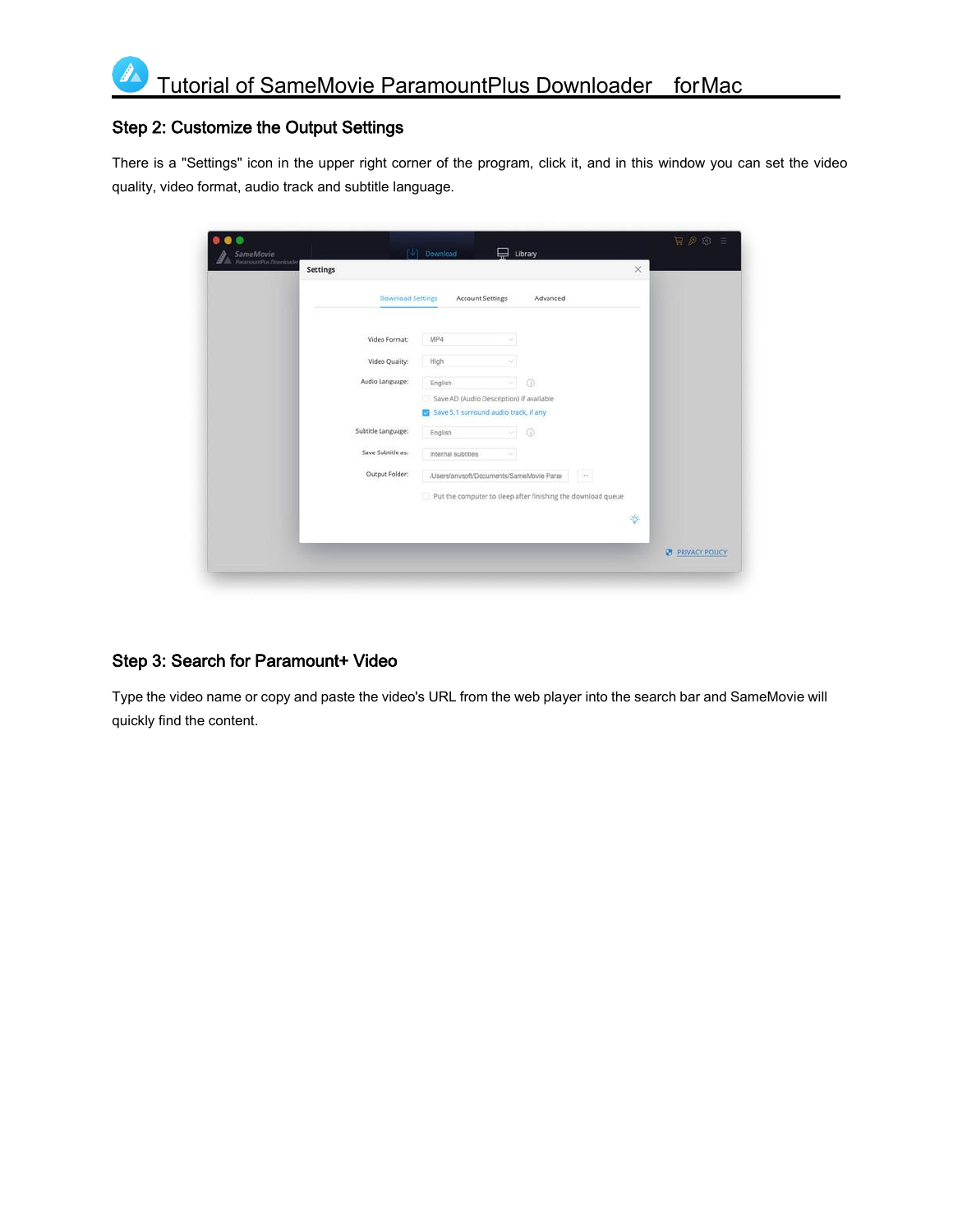

### <span id="page-9-0"></span>Step 4: Select Audio Track and Subtitle

SameMovie's advanced download option allows users to choose the desired video quality, audio track, and subtitles. For movies, you can click the "Advanced Download" icon next to the "Download" icon. For TV shows, the "Advanced Download" button appears at the bottom left of the popup.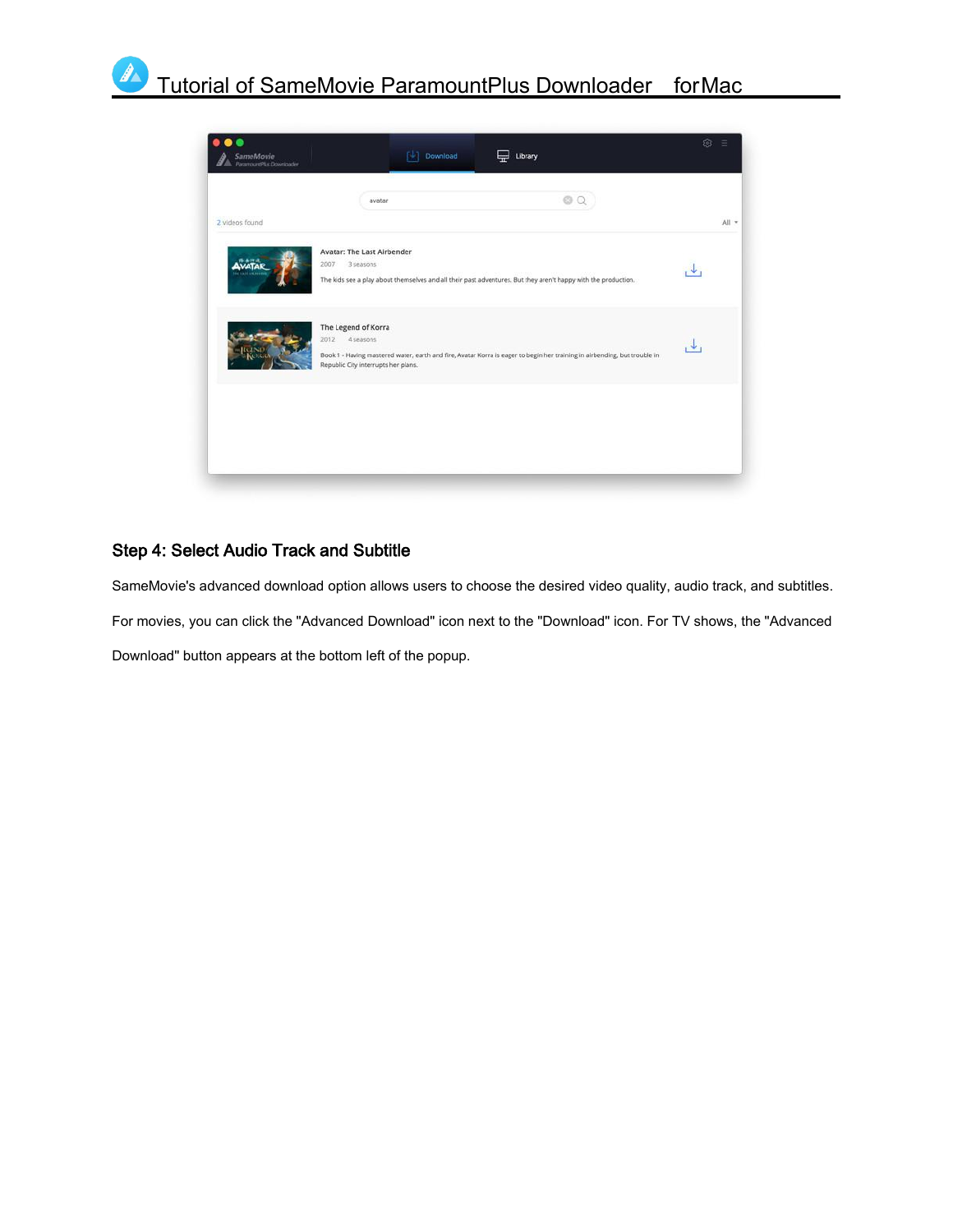| 2 videos found |           | The Boy in the Iceberg (The Avatar Returns Part 1) |                      | All =                   |
|----------------|-----------|----------------------------------------------------|----------------------|-------------------------|
|                |           | Video                                              | Audio<br>Subtitles   |                         |
| 各面控闭           | Quality   | <b>Bitrate</b>                                     | <b>Original Size</b> |                         |
|                | n<br>360P | 485K                                               | 82.0 MB              | $\cdot$ $\cdot$ $\cdot$ |
|                | 480P      | 964K                                               | 162.8 MB             |                         |
|                | Ð<br>480P | 1896K                                              | 320.2 MB             |                         |
|                | 480P      | 2654K                                              | 448.2 MB             | اللي                    |
|                | 720P      | 3765K                                              | 635.7 MB             | in.                     |
|                |           | Cancel                                             | Download             |                         |

### <span id="page-10-0"></span>Step 5: Download Paramount+ Video

Now, it's time to download your video. Just click the "Download" button and the video will download with super fast speed.

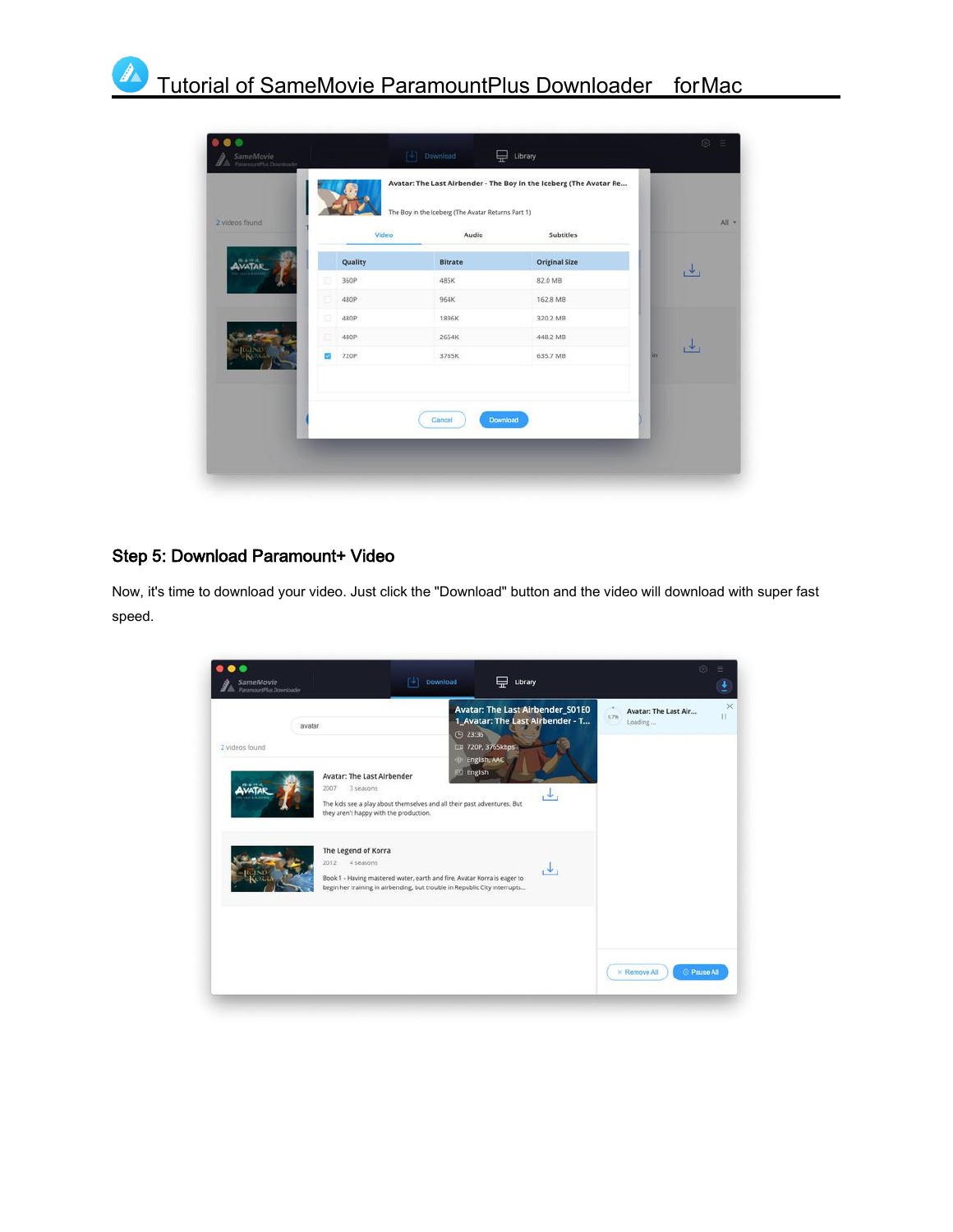### <span id="page-11-0"></span>Step 6: Check Download History

Once the videos are downloaded, go to "Library" tab to find the downloaded videos from the local drive.

| SameMovie<br>ParamountPlus Downloader<br>ℬ | $\begin{bmatrix} \downarrow \\ \downarrow \end{bmatrix}$ Download | $\overline{\mathbf{u}}$ Library |         |          | $@ =$ |
|--------------------------------------------|-------------------------------------------------------------------|---------------------------------|---------|----------|-------|
| All Downloaded (1)                         |                                                                   |                                 |         | Q Search | V     |
| Today (1)                                  |                                                                   |                                 |         |          |       |
| Recently 7 days (1)<br>Latest 30 days (1)  | The Boy in the Iceberg                                            | Avatar: The Last Airbender (    | 23 mins | 103.6 MB |       |
|                                            |                                                                   |                                 |         |          |       |
|                                            |                                                                   |                                 |         |          |       |
|                                            |                                                                   |                                 |         |          |       |